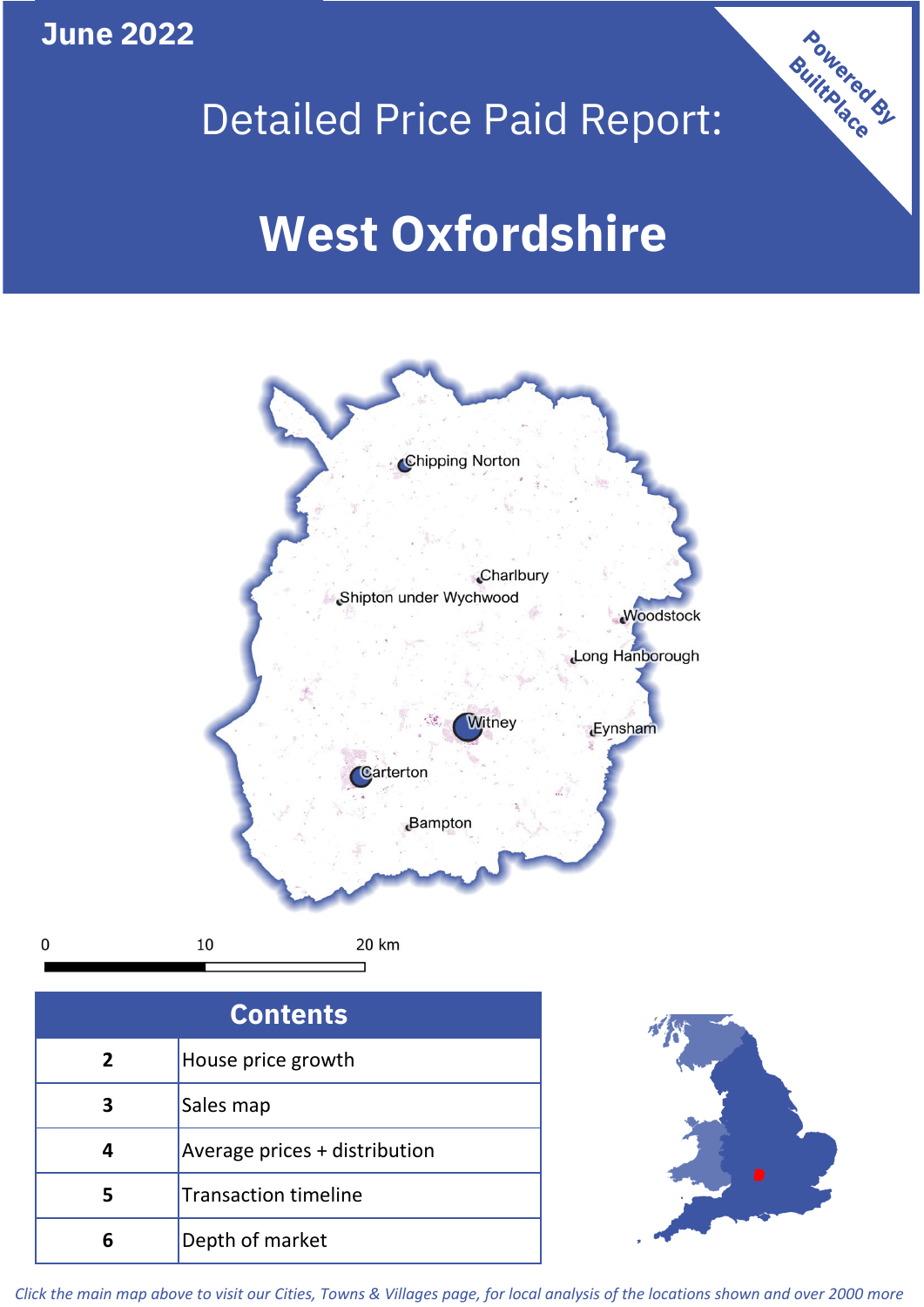### **Headline Data**

|                     | <b>Current level</b> | 3 month  | <b>Annual</b> | 5 year | 10 year |
|---------------------|----------------------|----------|---------------|--------|---------|
| <b>House prices</b> | £395,348             | 4.0%     | 13.2%         | 19.7%  | 66.6%   |
| <b>Transactions</b> | 1,937                | $-14.7%$ | 10.2%         | 7.6%   | 26.4%   |

## **House Price Growth (April 2022 data)**

#### *Annual Change in House Prices*



House prices in West Oxfordshire grew by 13.2% in the 12 months to April 2022 (based on 3-month smoothed data). By comparison national house prices grew by 10.7% and prices in the South East grew by 11.5% over the same period.

West Oxfordshire house prices are now 54.3% above their previous peak in 2007, compared to +60.7% for the South East and +52.9% across England.



#### *Year-To-Date Change in House Prices, December to April*

Local prices have grown by 3.9% in 2022 so far, compared to growth of 1.0% over the same period last year.

#### *Source: OS OpenData; UK House Price Index (Contains HM Land Registry data © Crown copyright)*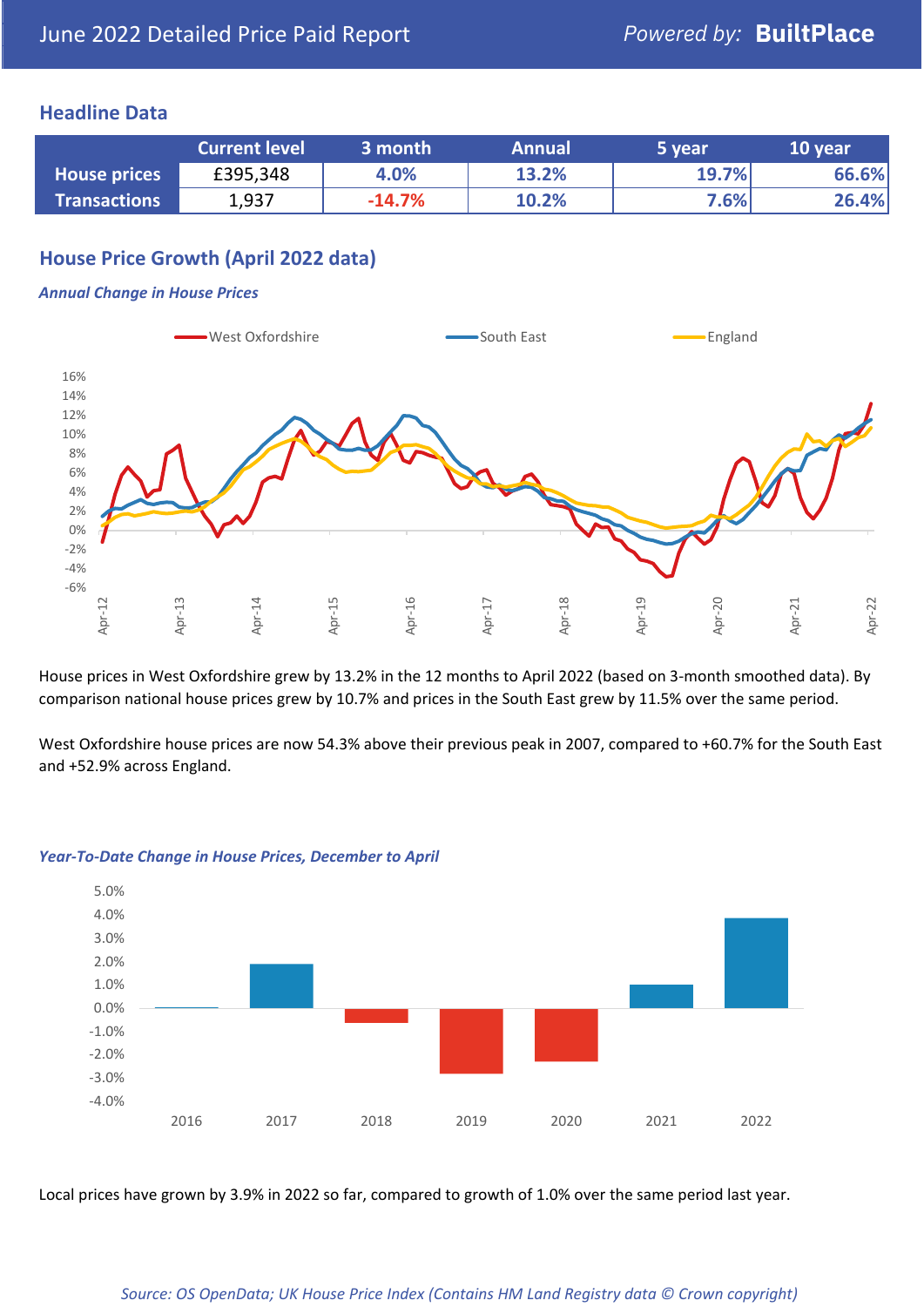# **House Price Map**

### *12 months to April 2022*



*Each point is one postcode, coloured by the average value relative to all sales in this local authority (price bands are LA-specific quintiles).*

# **Map Key**

| Min      | <b>Max</b> |                            |
|----------|------------|----------------------------|
| Up to    | £251,000   | 1st quintile / lowest 20%  |
| £251,000 | £310,000   | 2nd quintile               |
| £310,000 | £395,000   | 3rd quintile               |
| £395,000 | £551,000   | 4th quintile               |
| £551,000 | and over   | 5th quintile / highest 20% |
|          |            |                            |

#### *Source: OS OpenData; UK House Price Index (Contains HM Land Registry data © Crown copyright)*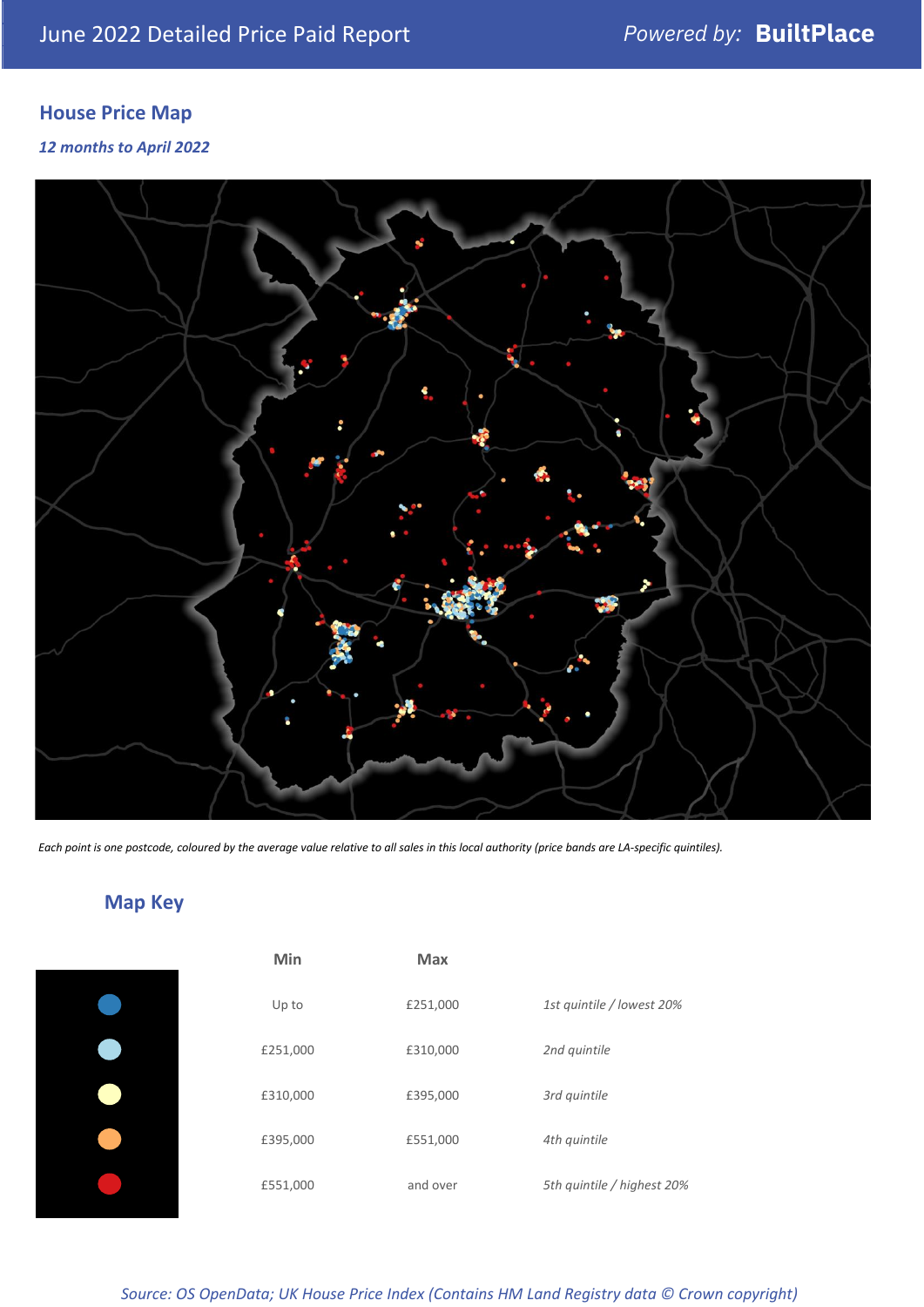## **Average House Price by Property Type**

#### *12 months to April 2022*



|                 | <b>New</b> | <b>Second hand</b> |  |  |
|-----------------|------------|--------------------|--|--|
| <b>Flat</b>     | £170,373   | £221,277           |  |  |
| <b>Terraced</b> | £284,669   | £334,193           |  |  |
| Semi-detached   | £345,079   | £381,850           |  |  |
| <b>Detached</b> | £542,724   | £679,419           |  |  |

## **House Price Distribution by Year**

*All properties, by price band and calendar year (2020 = year to date)*

|                    | 1997 | 2002 | 2007 | 2012 | 2017 | 2019 | 2020 |
|--------------------|------|------|------|------|------|------|------|
| <b>Under £100k</b> | 63%  | 7%   | 2%   | 2%   | 1%   | 1%   | 1%   |
| £100-200k          | 30%  | 60%  | 32%  | 29%  | 8%   | 8%   | 9%   |
| E200-300k          | 5%   | 21%  | 40%  | 37%  | 31%  | 28%  | 24%  |
| £300-400k          | 1%   | 7%   | 14%  | 15%  | 27%  | 25%  | 21%  |
| £400-500k          | 0%   | 2%   | 7%   | 8%   | 15%  | 14%  | 13%  |
| £500k-1m           | 0%   | 2%   | 6%   | 8%   | 17%  | 21%  | 24%  |
| £1-2m              | 0%   | 0%   | 1%   | 1%   | 1%   | 3%   | 8%   |
| <b>Over £2m</b>    | 0%   | 0%   | 0%   | 0%   | 0%   | 1%   | 0%   |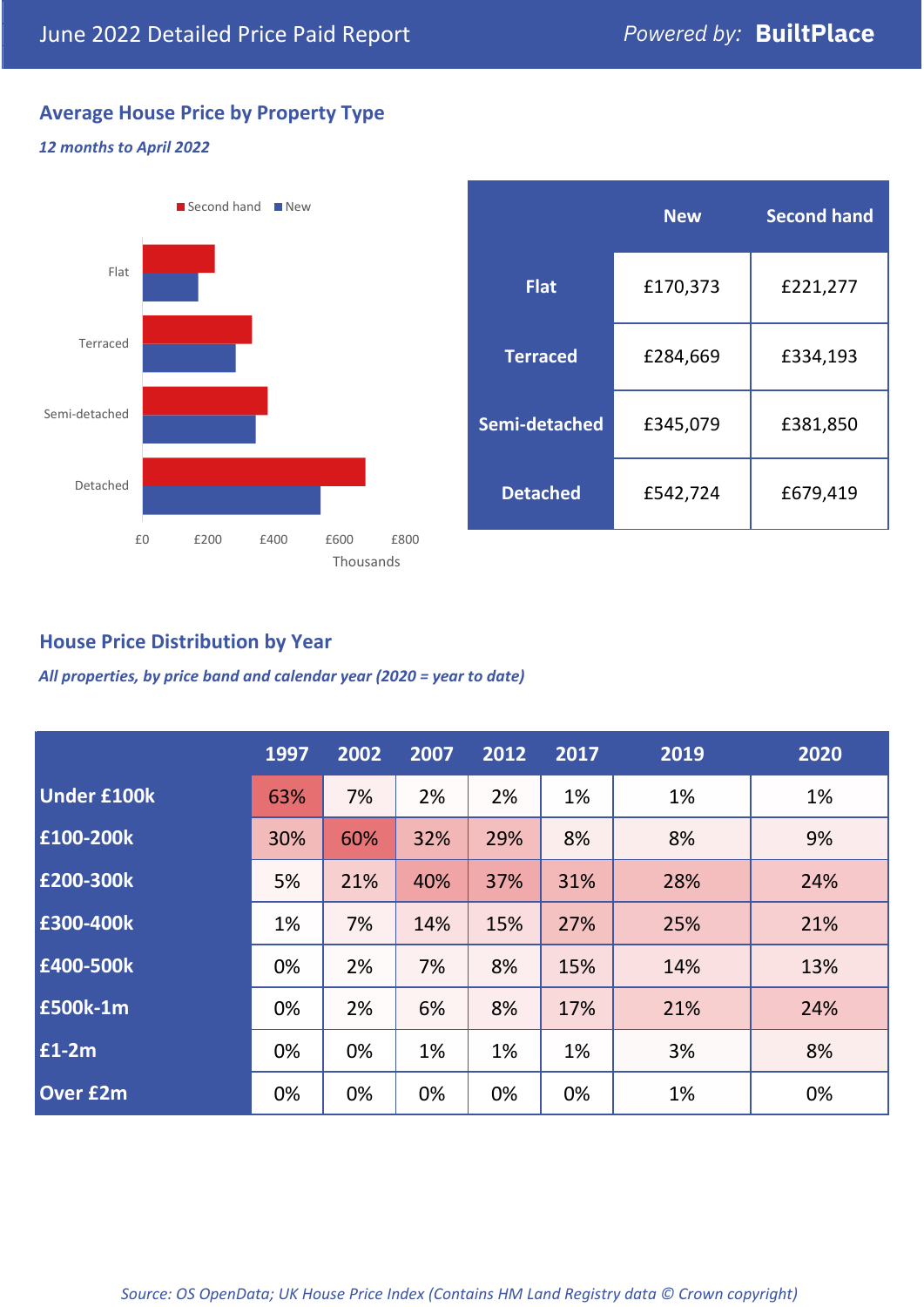## **Transactions (February 2022 data)**

*Annual Transactions, Indexed (2001-05 average = 100)*



There were 1,937 transactions in West Oxfordshire during the 12 months to February 2022. This is 83% of the average from 2001-05 and suggests activity is below pre-downturn levels.

Transactions in West Oxfordshire have fallen by 0.4% since 2014, compared to changes of -9.9% for South East and -7.7% for England.



#### *Cash and New Build Sales as % of Total, by Year*

*Note: The data on this page EXCLUDES transactions identified as transfers under a power of sale/repossessions, buy-to-lets (where they can be identified by a mortgage), and transfers to non-private individuals - i.e. it comprises only Land Registry 'A' data.*